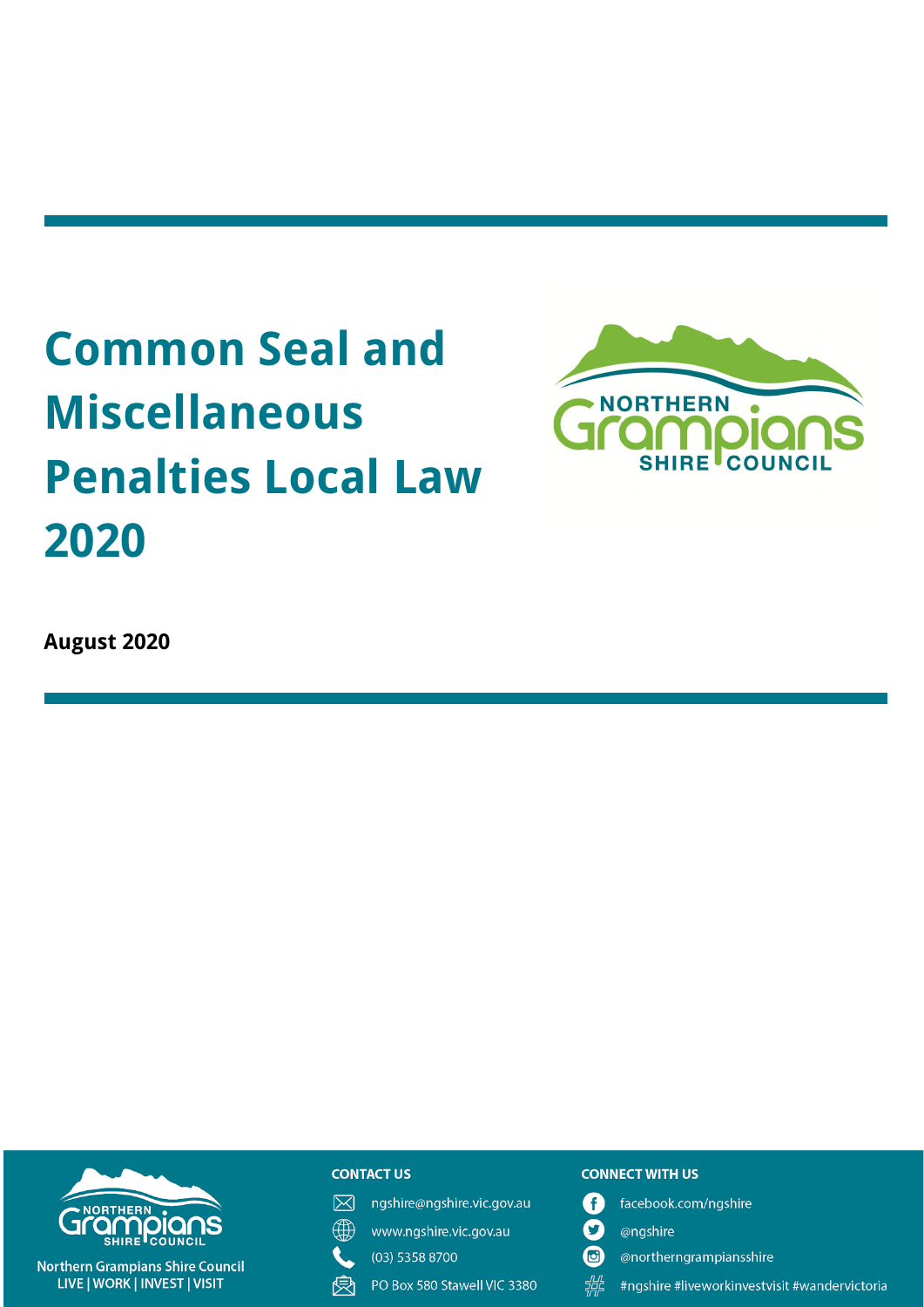# **Contents**

#### PART 1 - [PRELIMINARY](#page-2-0)

- [1.](#page-2-1) [Title](#page-2-1)
- [2.](#page-2-2) [Purpose](#page-2-2) of this Local Law
- [3.](#page-2-3) The [power](#page-2-3) to make this Local Law
- [4.](#page-2-4) [Commencement](#page-2-4) and Revocations
- [5.](#page-2-5) [Definitions](#page-2-5)

## PART 2 - [COMMON](#page-3-0) SEAL

- [6.](#page-3-1) [Unauthorised](#page-3-1) use of Common Seal
- [7.](#page-3-2) [Witnessing](#page-3-2) use of the Common Seal
- [8.](#page-3-3) [Delegation](#page-3-3)
- [9.](#page-3-4) Form of [Sealing](#page-3-4) Clause
- [10.](#page-3-5) Use of [common](#page-3-5) seal

## PART 3 - OFFENCES AND [PENALTIES](#page-4-0)

- [11.](#page-4-1) [Unauthorised](#page-4-1) use of Common Seal
- [12.](#page-4-2) [Chairperson](#page-4-2) may Remove
- [13.](#page-4-3) [Offences](#page-4-3)
- [14.](#page-5-0) Signing [Petitions](#page-5-0) Offence
- [15.](#page-5-1) [Penalties](#page-5-1)
- [16.](#page-5-2) **[Infringement](#page-5-2) Notice**

#### PART 4 - [CERTIFICATION](#page-5-3)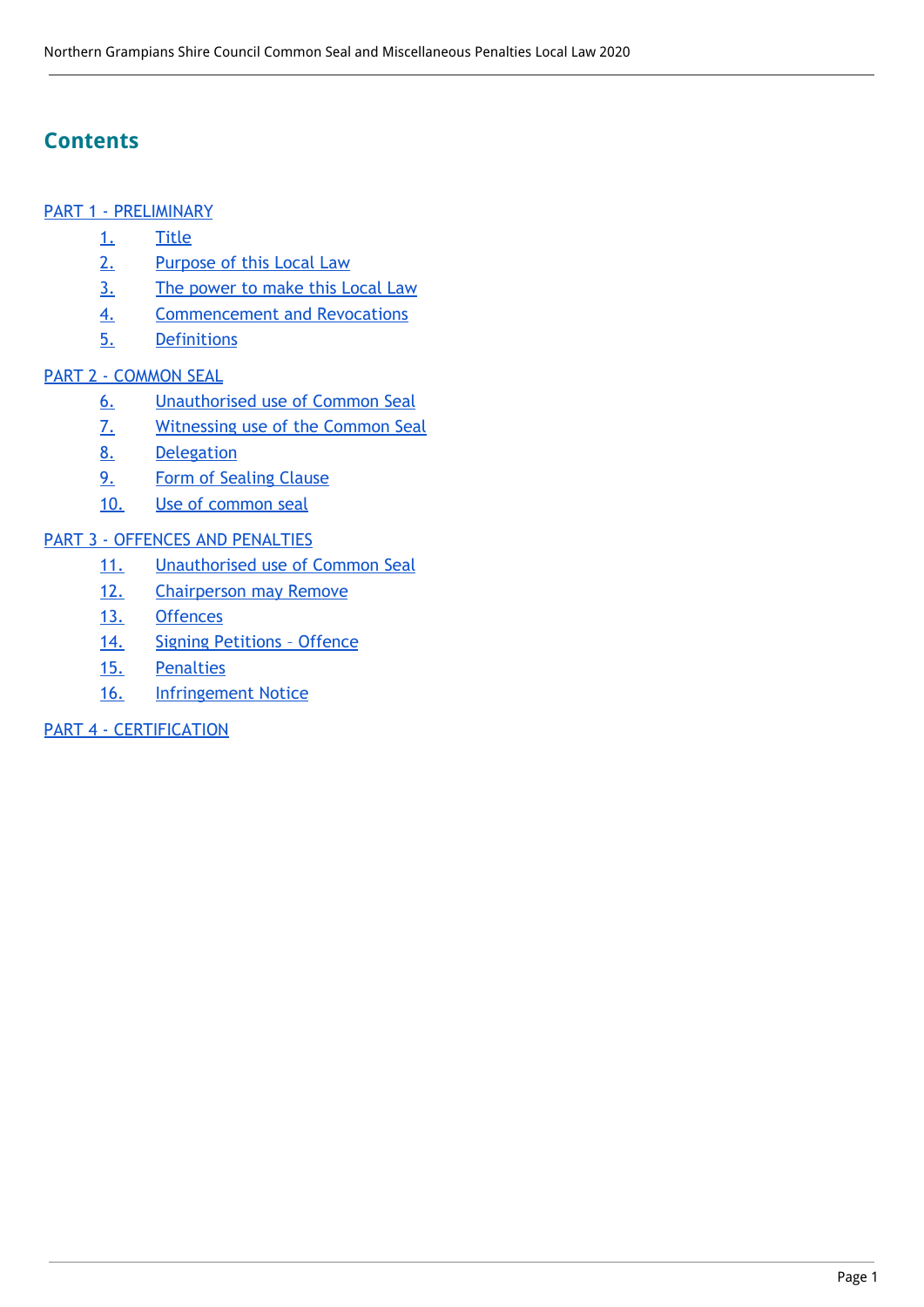## <span id="page-2-0"></span>**PART 1 - PRELIMINARY**

#### <span id="page-2-1"></span>**1. Title**

1.1 This Local Law is the Northern Grampians Shire Council's Common Seal and Miscellaneous Penalties Local Law 2020 and referred to below as this Local Law.

#### <span id="page-2-2"></span>**2. Purpose of this Local Law**

- 2.1 The purpose of this Local Law is to:
	- 2.1.1 regulate the use of the common seal;
	- 2.1.2 regulate the types of offences and penalties applicable to Council meetings; and
	- 2.1.3 revoke the Northern Grampians Shire Council's Meeting Procedure Local Law 2020 made by Council on 3 February 2020.

#### <span id="page-2-3"></span>**3. The power to make this Local Law**

- 3.1 The Council's power to make this Local Law is contained in Section 14 of the Local Government Act 2020 and Part 5 and, in particular, section 111(1) of the Local Government Act 1989.
- 3.2 The Local Law was prepared following due consideration of the Charter of Human Rights and Responsibilities Act 2006.

#### <span id="page-2-4"></span>**4. Commencement and Revocations**

- 4.1 In this clause, "commencement date" means the first working day following the gazettal of the Local Law in the Victoria Government Gazette.
- 4.2 This Local Law comes into operation on the commencement date and shall apply to, and have operation throughout the municipal district of the Northern Grampians Shire.
- 4.3 On the commencement of this Local Law, the Northern Grampians Shire Council's Meeting Procedure Local Law No 2020 is revoked and will cease to operate.
- 4.4 This Local Law ends on the 10th anniversary of the commencement date, unless revoked sooner.

#### <span id="page-2-5"></span>**5. Definitions**

5.1 In this Local Law, unless inconsistent with the context:

| <b>Chief Executive Officer</b> | means the Chief Executive Officer of Council                                       |  |  |
|--------------------------------|------------------------------------------------------------------------------------|--|--|
| common seal                    | means the common seal of the Council                                               |  |  |
| Council                        | means the Northern Grampians Shire Council                                         |  |  |
| Councillor                     | means a person who is an elected member of the Council as defined<br>under the Act |  |  |
| Mayor                          | means Mayor of the Council                                                         |  |  |
| <b>Offence</b>                 | means an act or default contrary to this Local Law                                 |  |  |
| Penalty units                  | means penalty units as prescribed in the Sentencing Act 1992                       |  |  |
| senior officer                 | means a member of the Executive Leadership Team                                    |  |  |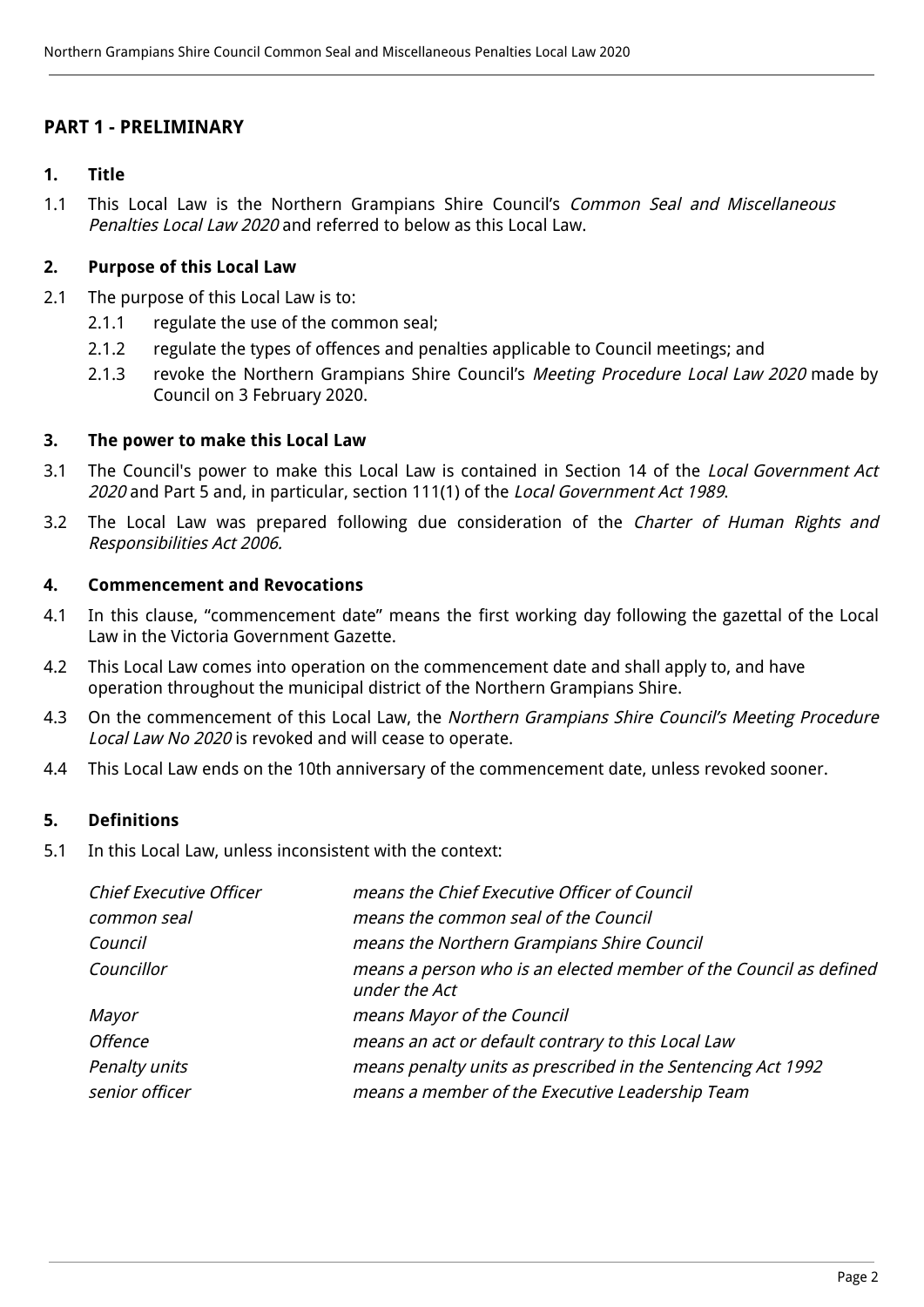## <span id="page-3-0"></span>**PART 2 - COMMON SEAL**

#### <span id="page-3-1"></span>**6. Unauthorised use of Common Seal**

6.1 A person must not use the common seal except on the authority of Council or otherwise in accordance with this Local Law.

#### <span id="page-3-2"></span>**7. Witnessing use of the Common Seal**

- 7.1 The *common seal* must be affixed in the physical presence of two witnesses.
- 7.2 Signatures of witnesses to the affixing of the *common seal* cannot be applied digitally.
- 7.3 The affixing of the *common seal* to any document must be attested to by the signatures of both-
	- 7.3.1 the Mayor and the Chief Executive Officer or any other senior officer, or
	- 7.3.2 in the absence of the Mayor by another Councillor and the Chief Executive Officer or any other senior officer.

#### <span id="page-3-3"></span>**8. Delegation**

- 8.1 Council can authorise the use of the common seal by resolution or delegation.
- 8.2 Council delegates to the Chief Executive Officer the power to authorise the use of the common seal on behalf of Council subject to the following—
	- 8.2.1 the seal must not be used for matters for which the *Chief Executive Officer* is not delegated power as detailed in the conditions and limitations of the *Instrument of Delegation* from Council to the Chief Executive Officer as adopted from time to time; and
	- 8.2.2 the Chief Executive Officer is first satisfied that any provisions of the Act required to be complied with in relation to the subject matter of the document have been complied with.
- 8.3 The Chief Executive Officer must not delegate or purport to delegate the function conferred by 7.1.

#### <span id="page-3-4"></span>**9. Form of Sealing Clause**

- 9.1 The common seal cannot be affixed digitally.
- 9.2 Where the common seal is affixed to a document on the authority of the Council and/or Chief Executive Officer the sealing clause must contain the words to the following effect—

| THE COMMON SEAL of the Northern      |  |                                        |
|--------------------------------------|--|----------------------------------------|
| Grampians Shire Council was hereunto |  |                                        |
| affixed this<br>day of               |  |                                        |
| YYYY in the presence of:             |  |                                        |
|                                      |  | Mayor/Councillor                       |
|                                      |  | Chief Executive Officer/Senior Officer |

## <span id="page-3-5"></span>**10. Use of common seal**

- 10.1 The common seal can be affixed to routine documents for ceremonial purposes.
- 10.2 The common seal must:

10.2.1 bear the name of the Council and any other word, letter, sign or device the Council determines should be included; and

10.2.2 be kept at the Council office.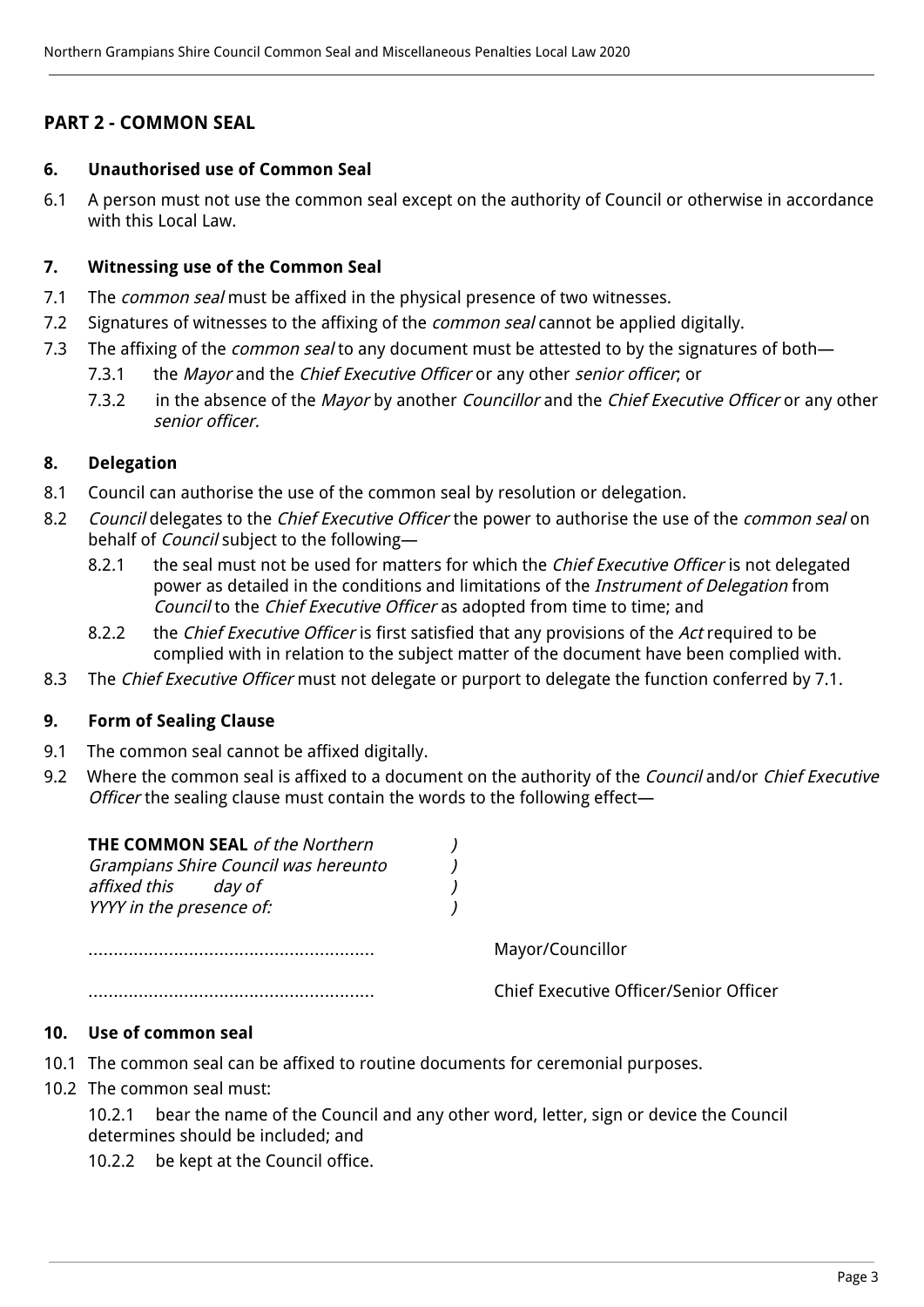## <span id="page-4-0"></span>**PART 3 - OFFENCES AND PENALTIES**

#### <span id="page-4-1"></span>**11. Unauthorised use of Common Seal**

11.1 Any person who uses the common seal without authority is guilty of an offence.

Penalty: 5 penalty units

#### <span id="page-4-2"></span>**12. Chairperson may Remove**

- 12.1 The Chair may order and cause the removal from the gallery of any person, other than a Councillor, who disrupts any Council meeting or fails to comply with a direction.
- 12.2 The Chair must call to order any person, including a Councillor, who:
	- 12.2.1 is disruptive, or unruly during any meeting; or
	- 12.2.2 who says anything which is defamatory, abusive or objectionable in language or nature, and may direct that person to remain silent and/or to resume their seat.
- 12.3 Any person, other than a Councillor, who has been called to order and directed by the Chairperson to leave the gallery and who fails to comply with the Chairperson's direction, is guilty of an offence.

#### Penalty: 5 penalty units

12.4 Any person, including a Councillor, who has been called to order and directed by the Chairperson to remain silent and/or to resume his or her seat and who fails to comply with the Chairperson's direction is guilty of an offence.

#### <span id="page-4-3"></span>Penalty: 5 penalty units

#### **13. Offences**

In addition to any other offences created by this Local Law, it is an offence:

13.1 for any person not to withdraw a remark which is considered by the Chairperson to be defamatory, indecent, abusive, offensive, disorderly or objectionable in language, substance or nature upon being directed by the Chairperson to do so;

#### Penalty: 5 penalty units

13.2 for any person not to apologise when called upon by the Chairperson to do so for a remark which is considered by the Chairperson to be defamatory, indecent, abusive, offensive, disorderly or objectionable in language, substance or nature; and

#### Penalty: 5 penalty units

13.3 for any person to fail to obey a direction of the Chair relating to the conduct of the meeting or the maintenance of order.

#### Penalty: 5 penalty units.

- 13.4 Where any provision in this Local Law requires that something may not be done at all, any person who does that act is guilty of an offence.
- 13.5 Where any provision in this Local Law requires that something must be done, any person who fails to do that act is guilty of an offence.
- 13.6 Any person who contravenes this Local Law is guilty of an offence, and liable to a penalty, unless stated otherwise in this Local Law:-

13.6.1 for an initial offence, not exceeding 10 penalty units;

13.6.2 for a subsequent offence, not exceeding 30 penalty units; and